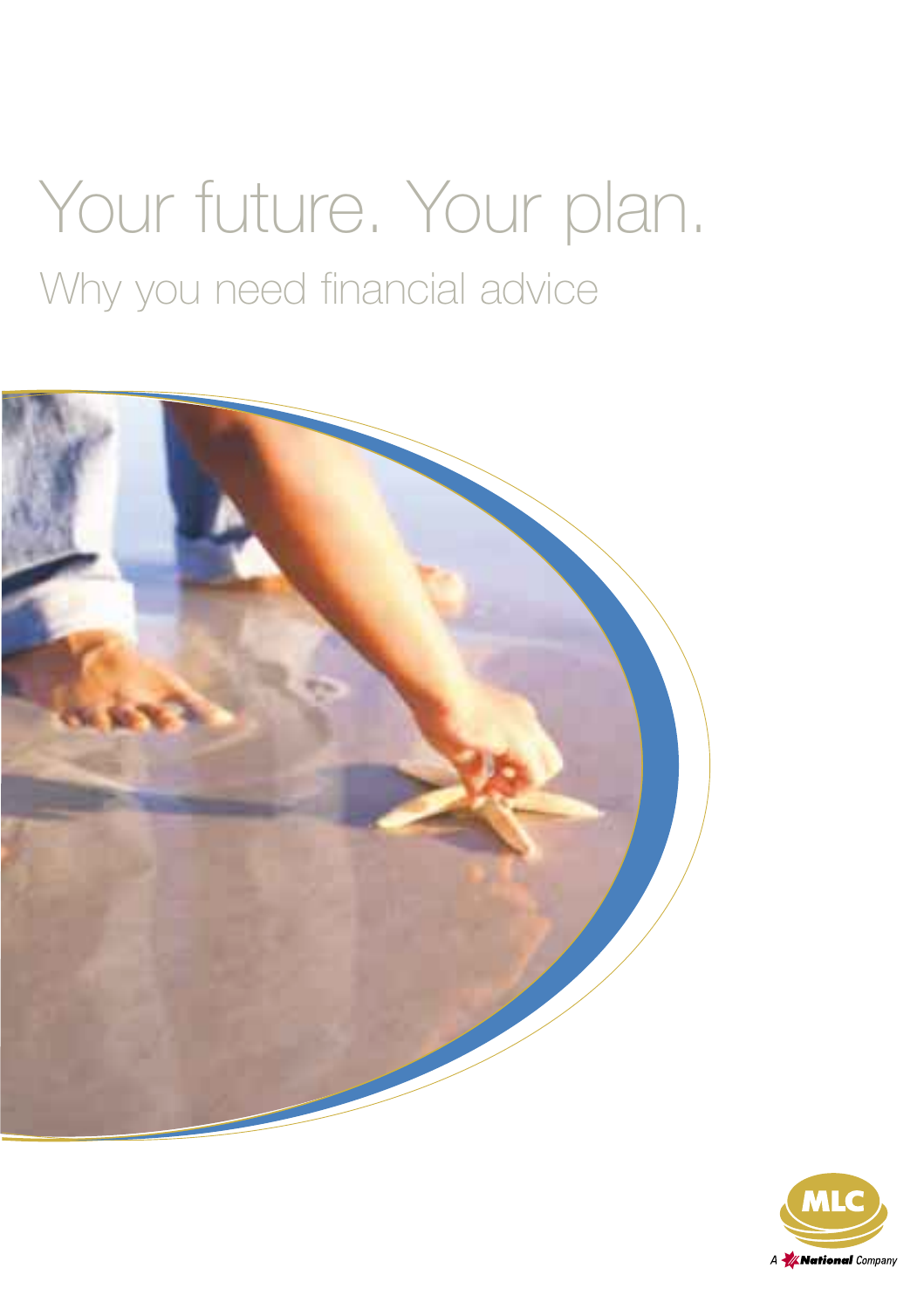#### Important Information

This advice is intended to provide general information only and has been prepared by MLC Limited ABN 90 000 000 402 without taking into account any particular persons objectives, financial situation or needs. Investors should, before acting on this information, consider the appropriateness of this information having regard to their personal objectives, financial situation or needs. We recommend investors obtain financial advice specific to their situation before making any financial investment or insurance decision.

MLC Limited, 105-153 Miller Street, North Sydney NSW 2060, is a member of the National group of companies.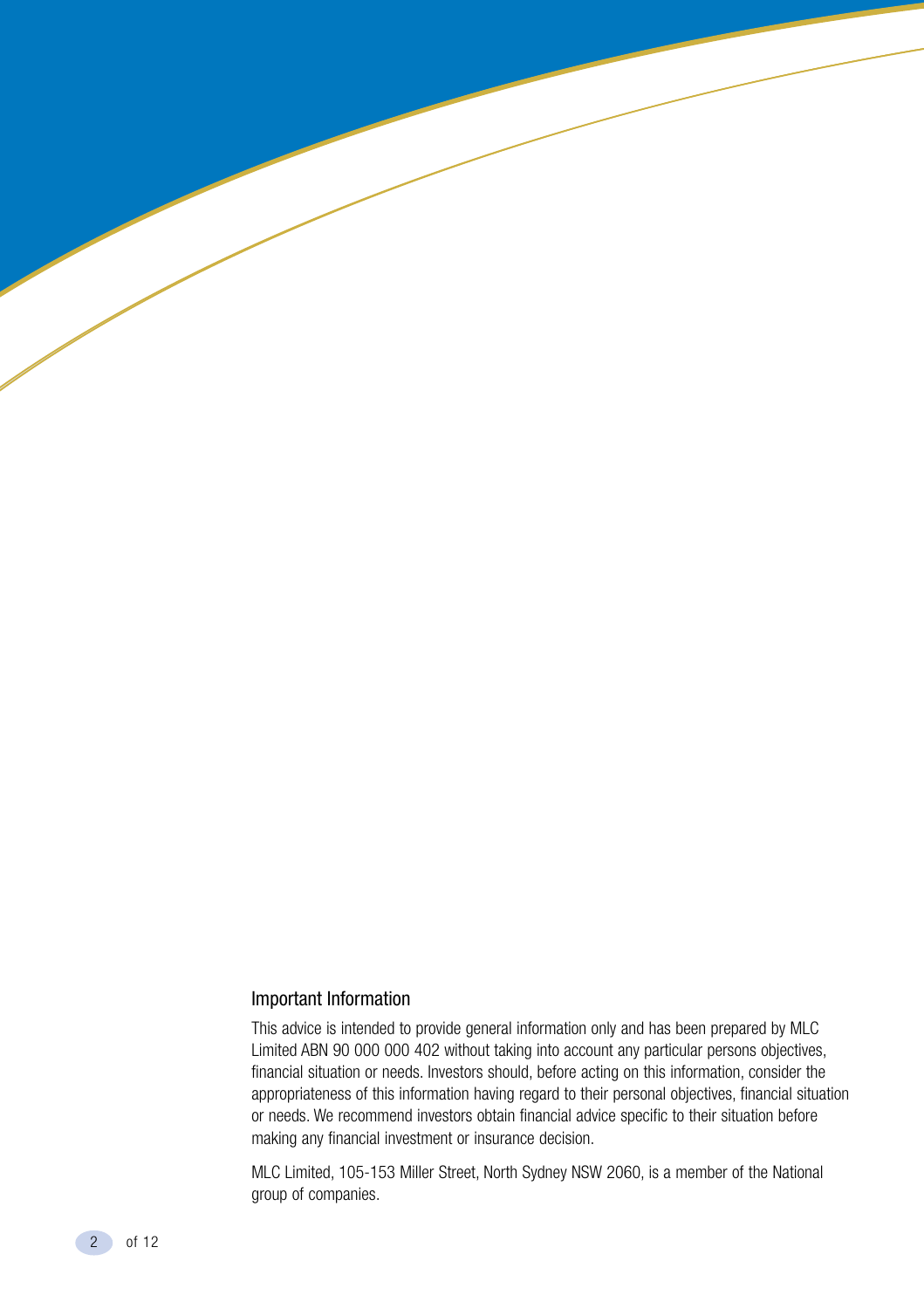### Why do I need to plan my financial future?

A house by the sea, an overseas holiday, a comfortable retirement – whatever your plans for the future, putting money in a savings account alone isn't going to get you there. Nor is wishful thinking – or worse, no thinking at all.

For most of us, reaching any sort of large financial goal means maximising our opportunities and investing wisely. In other words, having a comprehensive financial plan.

70% of Australians over 65 earn less than \$15,600 per annum.

Why? Because most of them didn't have a financial plan.

Source: Australian Bureau of Statistics 2001 Census

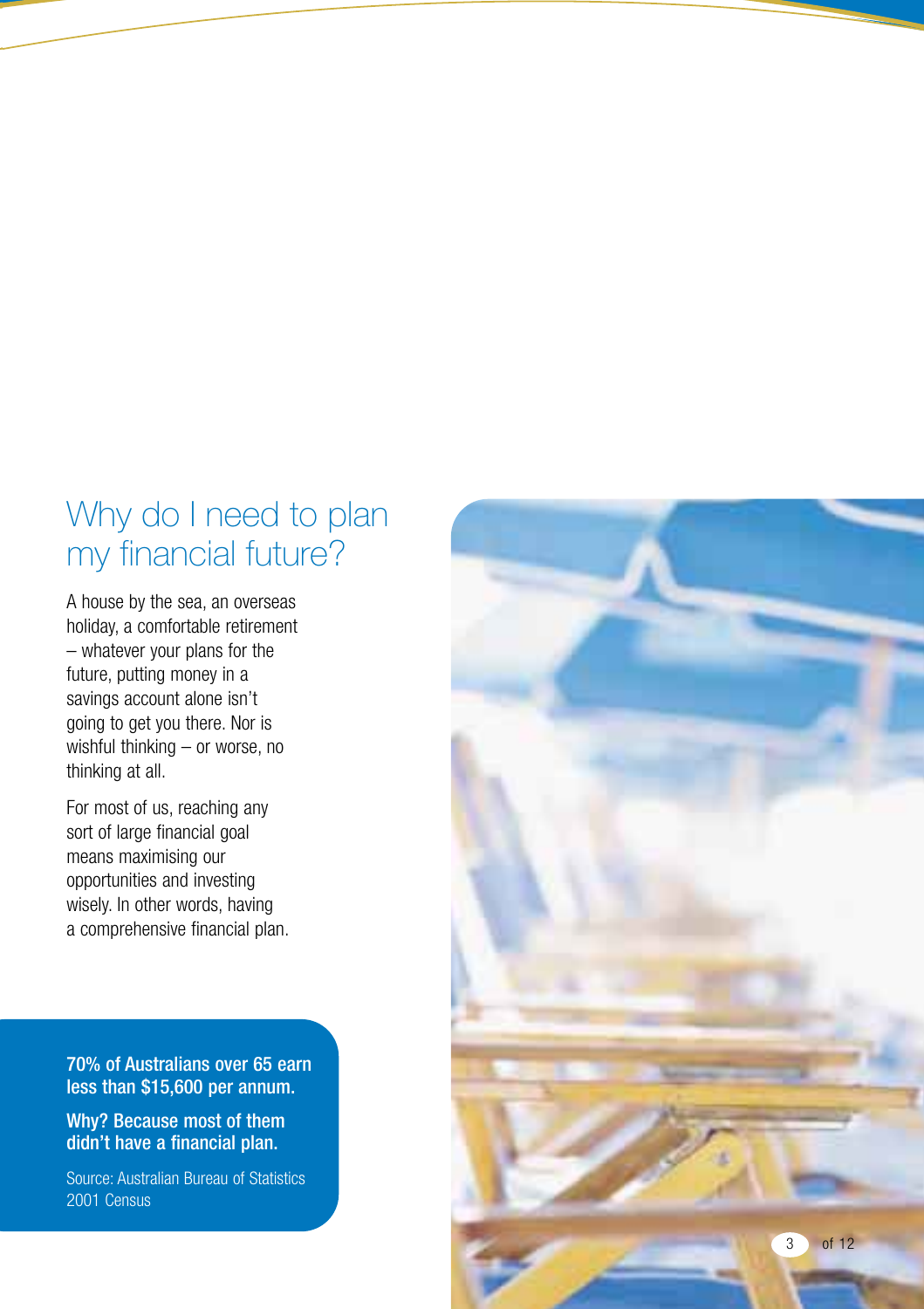## What's wrong with DIY planning?

#### What are your financial dreams?

- … private school for the kids
- … the holiday you've always planned
- … a worry-free retirement

There are many things in life that are worth having a go at doing yourself. After all, what's the worst that can happen if the pergola doesn't turn out quite like the picture? Using a DIY approach to your finances, however, could mean that your dreams remain just that.

As challenging as it may have been to assemble that pergola, building wealth is infinitely more complex. And investing – as important as it is – is only part of the picture. What about the rest of your finances? Have you taken steps to

reduce your tax and maximise your super? Is your car better protected than your income? And if you've retired, are you confident that your assets are invested in the most tax-efficient way?

Very few people have the tempered expertise – not to mention the desire or time – to thoroughly look at their whole financial picture.

Fortunately, help is at hand. A financial adviser can look at all aspects of your financial situation and help you put in place a plan to make your dreams a reality.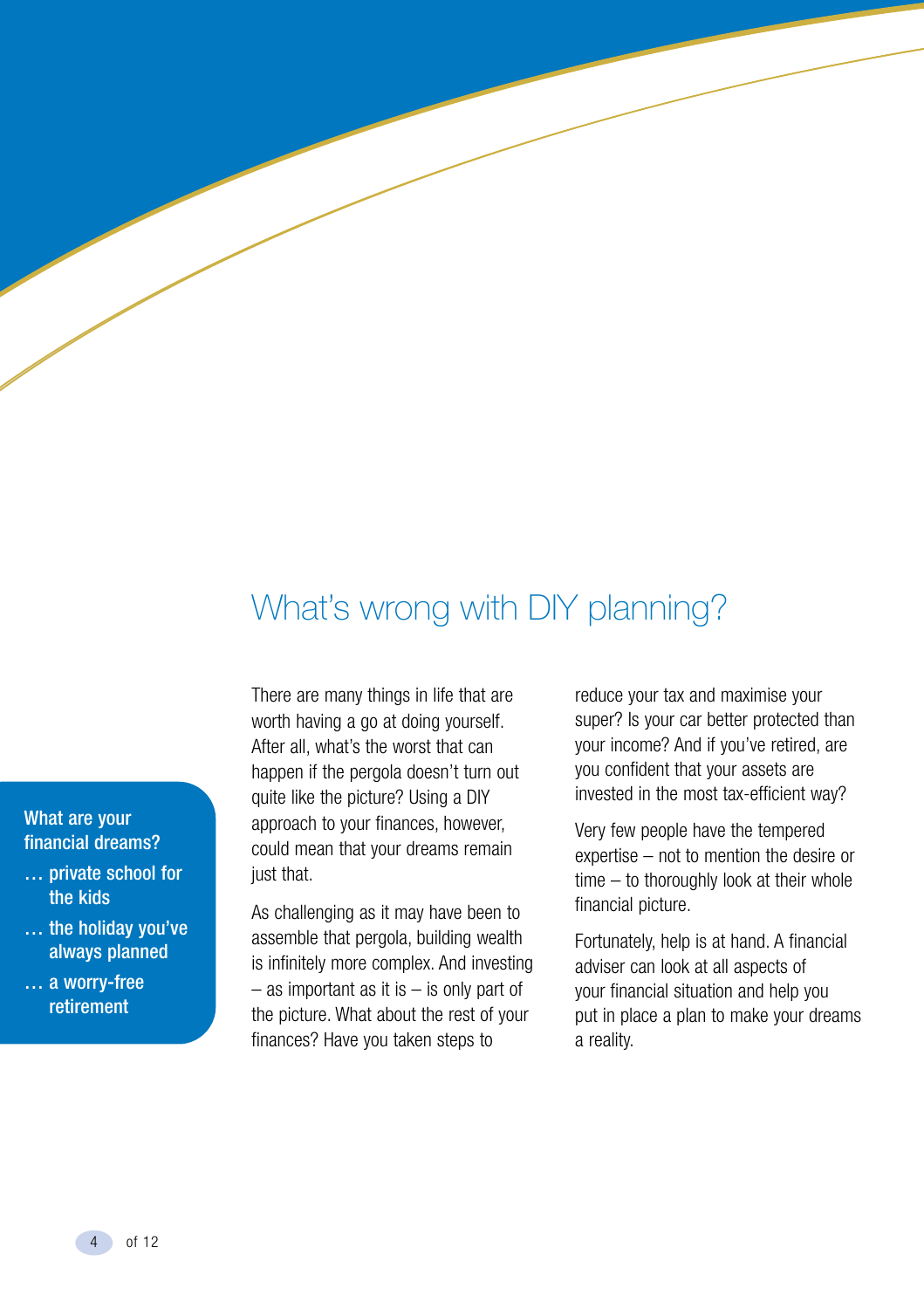### What can a financial adviser do that I can't?

Reaching financial goals requires you to make a number of important decisions. Not only is this quite confronting – especially if you've spent years procrastinating about doing something to improve your financial future – it also raises a whole raft of questions.

For example, how much should you invest in shares or property as opposed to fixed interest and cash? Where should you invest – in individual stocks, a managed fund or one of the more exotic options? And how do you know you're doing everything you can to make the most of your opportunities?

If you're close to retirement, you might also have queries about income streams, allocated pensions and rollover funds, social security benefits and estate planning.

The list of questions can be endless and they're not easy to answer. Which is precisely why you need a financial adviser.

With your input, they're able to apply their experience and expertise to answer those tough questions and make the decision-making process easy.

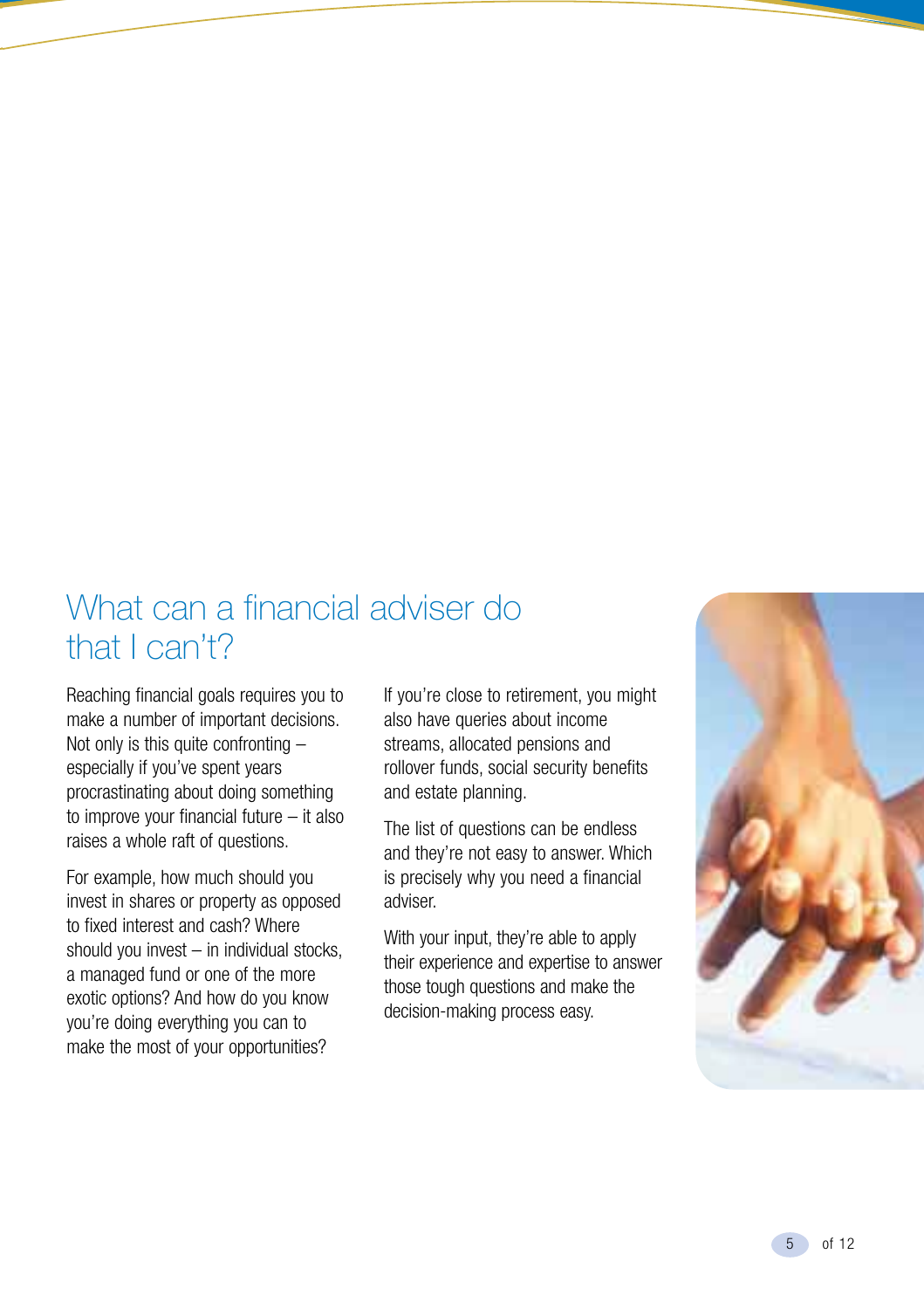### A financial adviser can …

#### 1. Define your dreams

The first step in achieving a goal? Knowing what that goal is. Many people find it hard to articulate their financial or lifestyle goals, so a financial adviser is invaluable in helping you to define some solid, realistic goals.

#### 2. Work out where your money should be invested

Once you know what you want, a financial adviser will establish what level of return is required to meet your goals and what mix of assets is likely to achieve that return. The critical factors include your investment timeframe and how you feel about investment risk. (See next page for more information about risk.)

#### 3. Turbo-charge your wealth

Where a financial adviser is *really* indispensable is in areas that are extremely complex – but absolutely critical to accelerate your wealth creation. Tax, debt, superannuation, protection and estate planning can all be particularly tricky but your adviser can recommend strategies that will help you make the most out of them.

#### 4. Spend time (that you don't have) researching investments

Your financial adviser will take the time necessary to analyse the latest market information. They can also access research and sophisticated analysis and forecasting tools that no private investor could possibly match.

6 of 12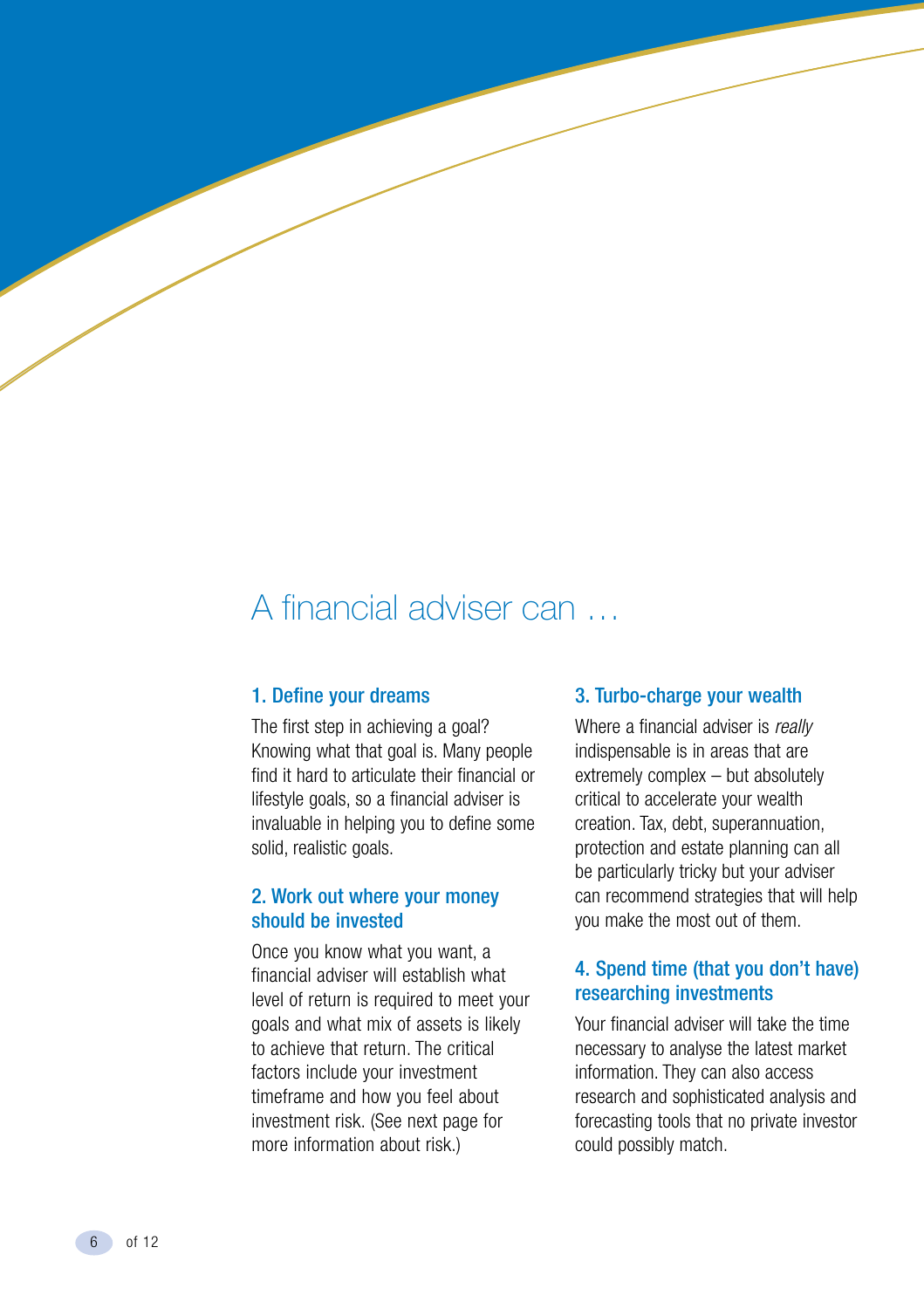#### 5. View your situation from every angle

Advisers look at all the factors that affect you financially (some of which are often overlooked when you try to do this yourself) to see how they impact on one another.

#### 6. Keep up the good work

Any financial plan needs to be reviewed regularly to make sure that it's still delivering. Your needs may change, as well as your circumstances and the performance of your investments. And financial legislation will almost certainly change. Advisers are equipped to keep up to date with these changes and how they may affect your plan.

### The two sides of risk

When most people think of risk, they think of the risk associated with investing in more volatile assets such as shares. But if you don't take any risks, and you don't invest in assets that have the greatest potential for growth and higher returns, like shares, your greatest risk could be not ever reaching your goals. An adviser can help you to understand more about the balance that you need to strike between these two types of investment risk to achieve the results most suitable for you.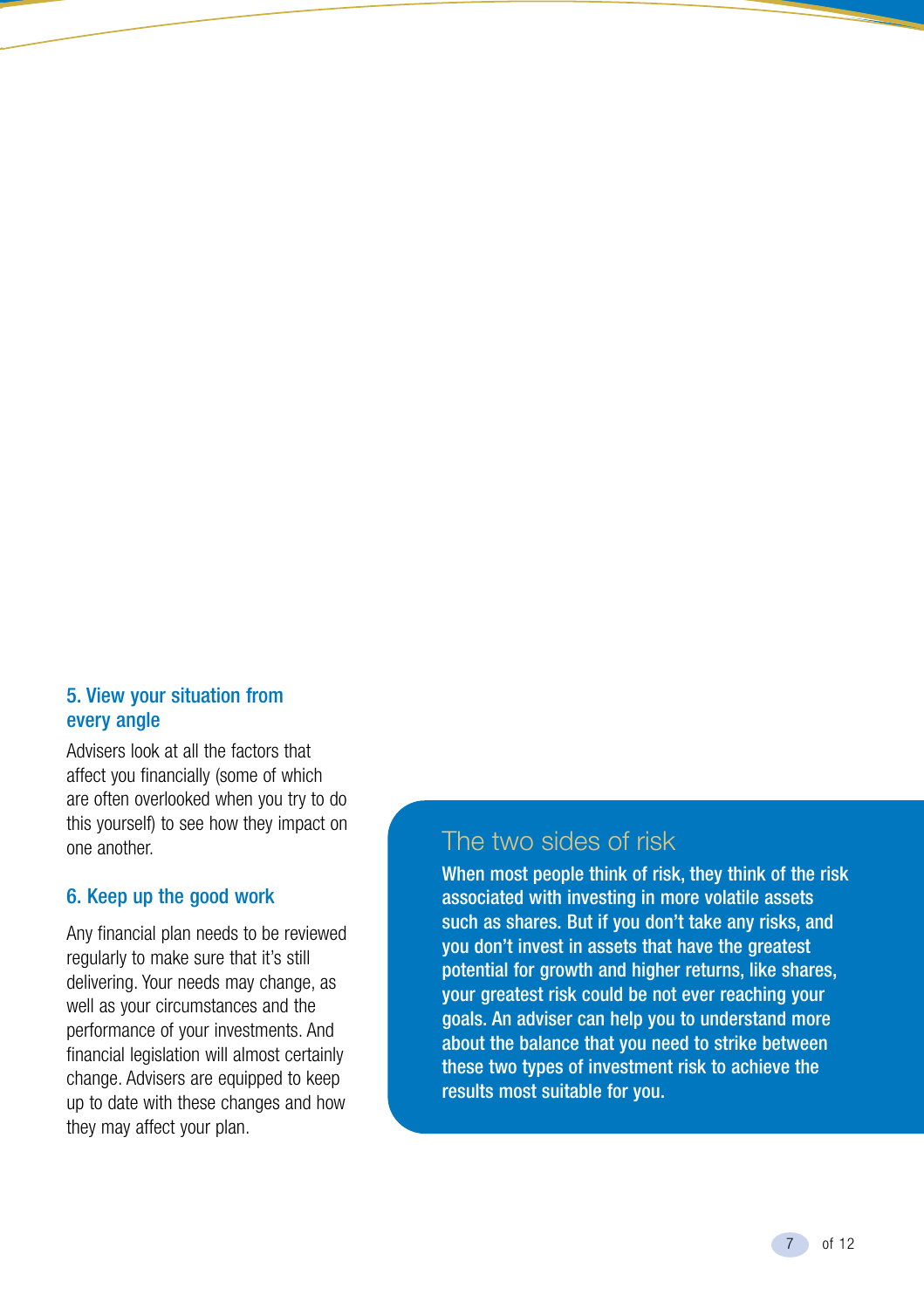### The value of comprehensive financial planning advice

Financial planning is not just about investment advice. Regardless of what stage of life you're at, a financial adviser can really make a difference in helping you achieve your goals by employing a number of strategies to suit your individual circumstances.

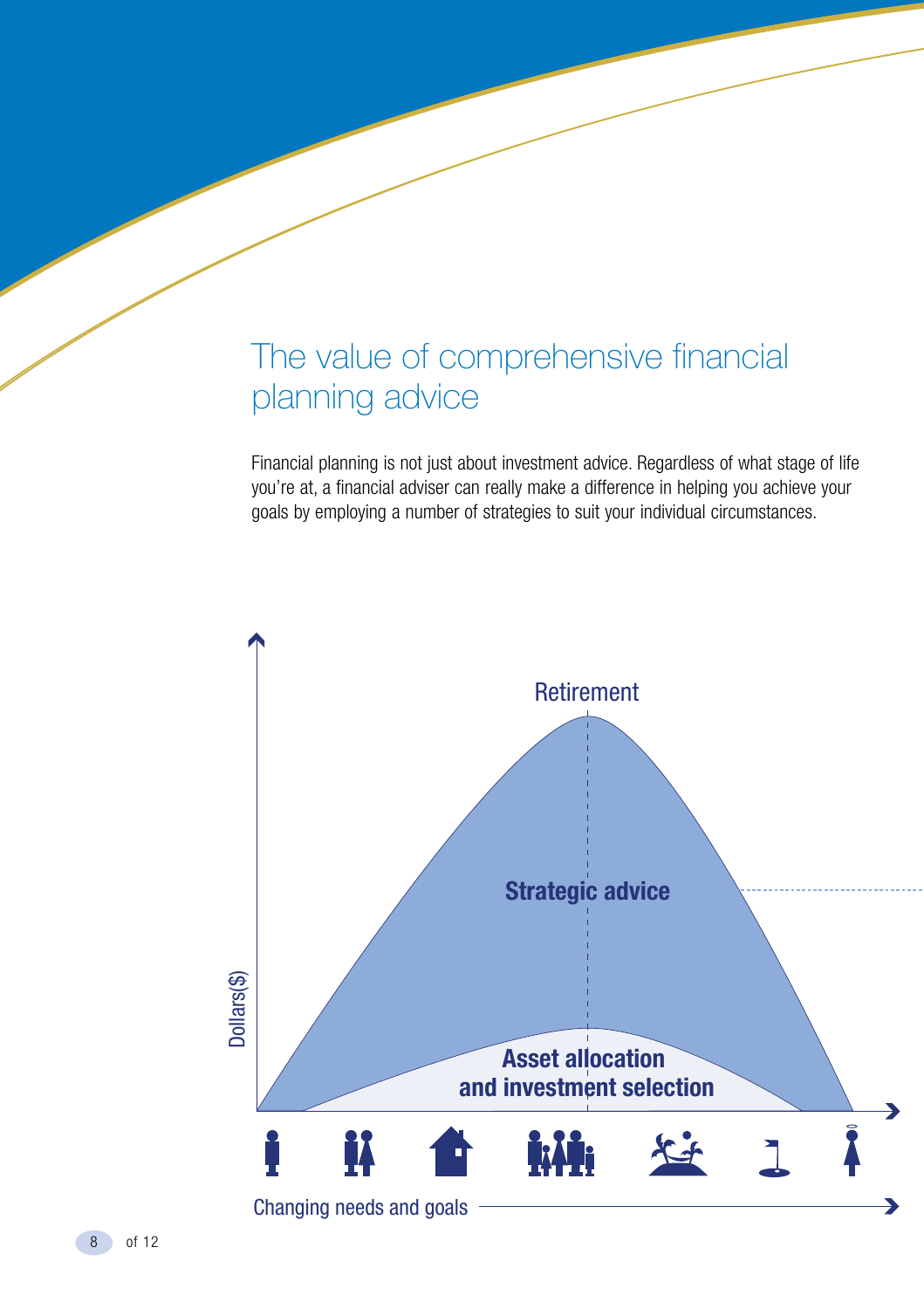Determining the appropriate asset allocation and selecting the actual investments is only one area where an adviser adds value. Implementing a range of technical strategies specific to your individual circumstances is where professional financial advice can really make a difference.

- Cash flow strategies enable you to maximise your surplus income.
- Debt management strategies eliminate financial burdens and replace them with 'good' debt to accelerate wealth creation.
- Tax strategies seek to minimise income and capital gains tax, and maximise potential salary packaging and negative gearing opportunities.
- Superannuation strategies including contribution and withdrawal advice, reasonable benefit limit considerations, as well as potential managed and self-managed superannuation opportunities.
- Risk management strategies offer protection for your life and estate.
- Social security strategies where appropriate, maximise your income support entitlements.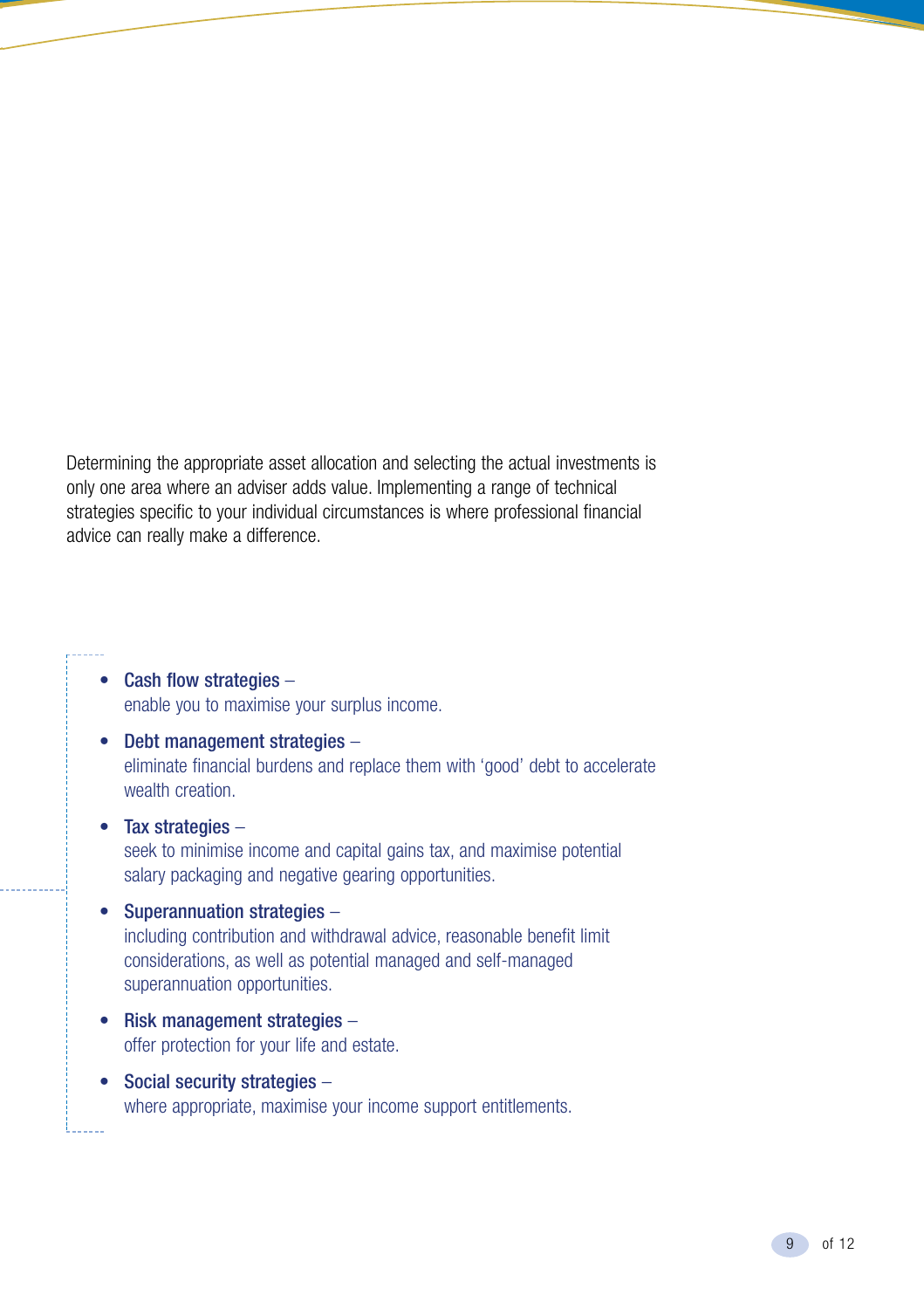### When I see a financial adviser what will happen?

#### In the beginning …

In the beginning ...<br>
You will talk about your current financial set-up<br>
compared to where you see yourself in five, ten or You will talk about your current financial set-up twenty years time. You will also discuss how you feel about investment risk and any other information your adviser needs to prepare a comprehensive plan for you. You will be fully informed of the costs involved before you make any commitment to proceed.

#### Keep it fresh

**Keep**<br>Your f<br>regula Your financial plan will need to be adjusted regularly to sustain the changes in your life, be they around your goals or your financial situation as well as changes in investment markets and legislation. Your adviser will discuss the level of ongoing service you require as well as the costs involved.

**Develop the strategy**<br>Your adviser will view yo<br>situation from every ang<br>complete financial alon. Your adviser will view your financial situation from every angle to produce a complete financial plan. They will then present it to you in person and in writing. At this stage you can fine-tune your plan, making sure that you are perfectly comfortable with the potential outcomes.

**Implementing your plan**<br>When you're happy with the<br>will set the wheels in motio When you're happy with the plan, your adviser will set the wheels in motion and ask you to authorise any paperwork required.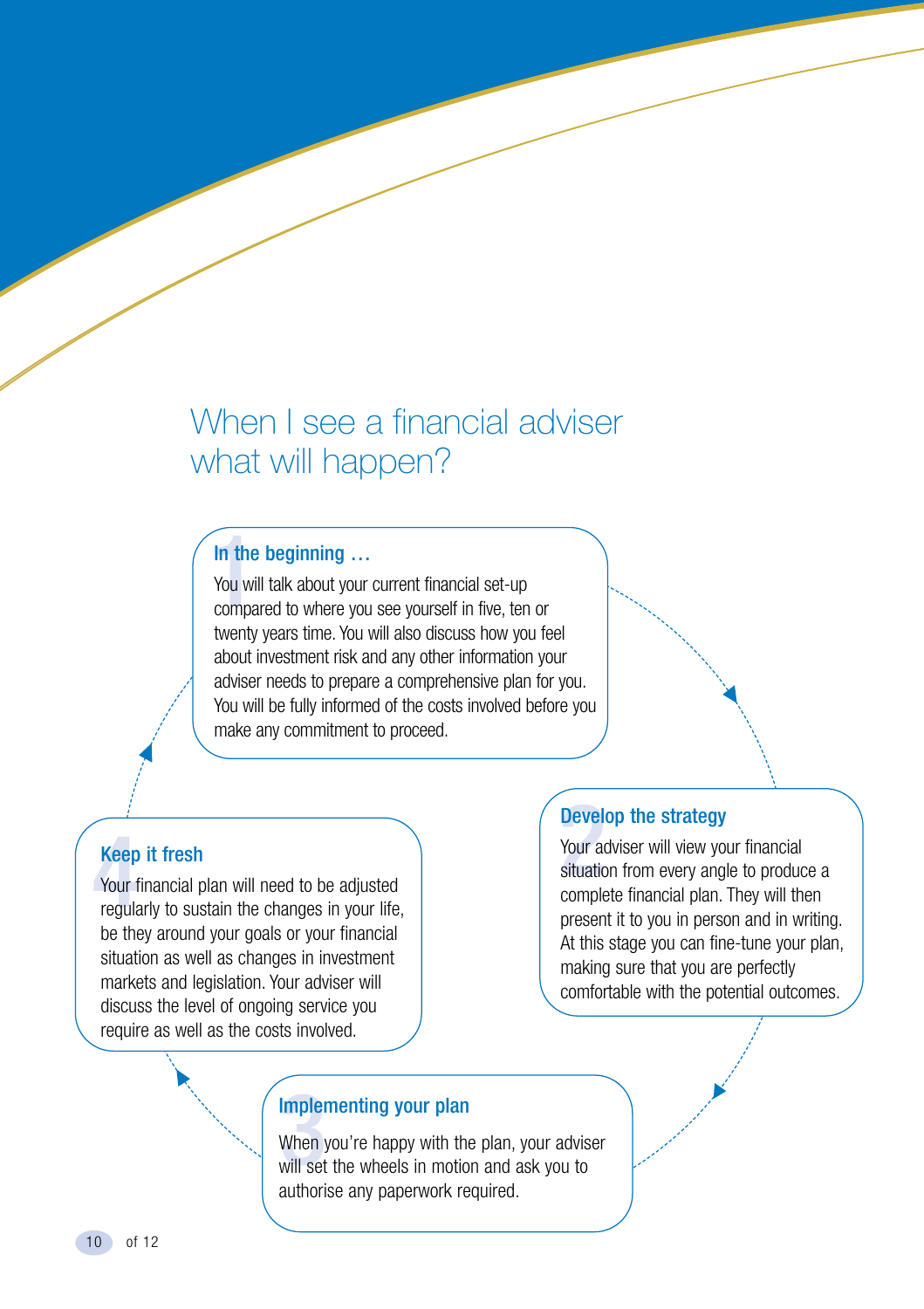# How do I find a good financial adviser?

A good starting point is the Australian Securities and Investments Commission's Top Seven Tips for finding good advice:

- 1. Deal only with a licensed advisory business
- 2. Pick the adviser with the strongest qualifications, experience and integrity
- 3. Ask questions until you really understand
- 4. Walk away if you feel uneasy
- 5. Make sure your financial plan suits your needs and personality
- 6. When you get a good plan, stick with it
- 7. Keep all your paperwork

*If you're convinced that planning your financial future is more than a DIY job, contact a financial adviser through the Financial Planning Association or by calling MLC on 133 433.*

For more helpful insights into choosing a financial adviser, visit ASIC's website at http://fido.asic.gov.au/fido/fido.nsf

**It may take you a little while, but once you've found an adviser you're happy with, you'll wish you'd seen one years ago.**